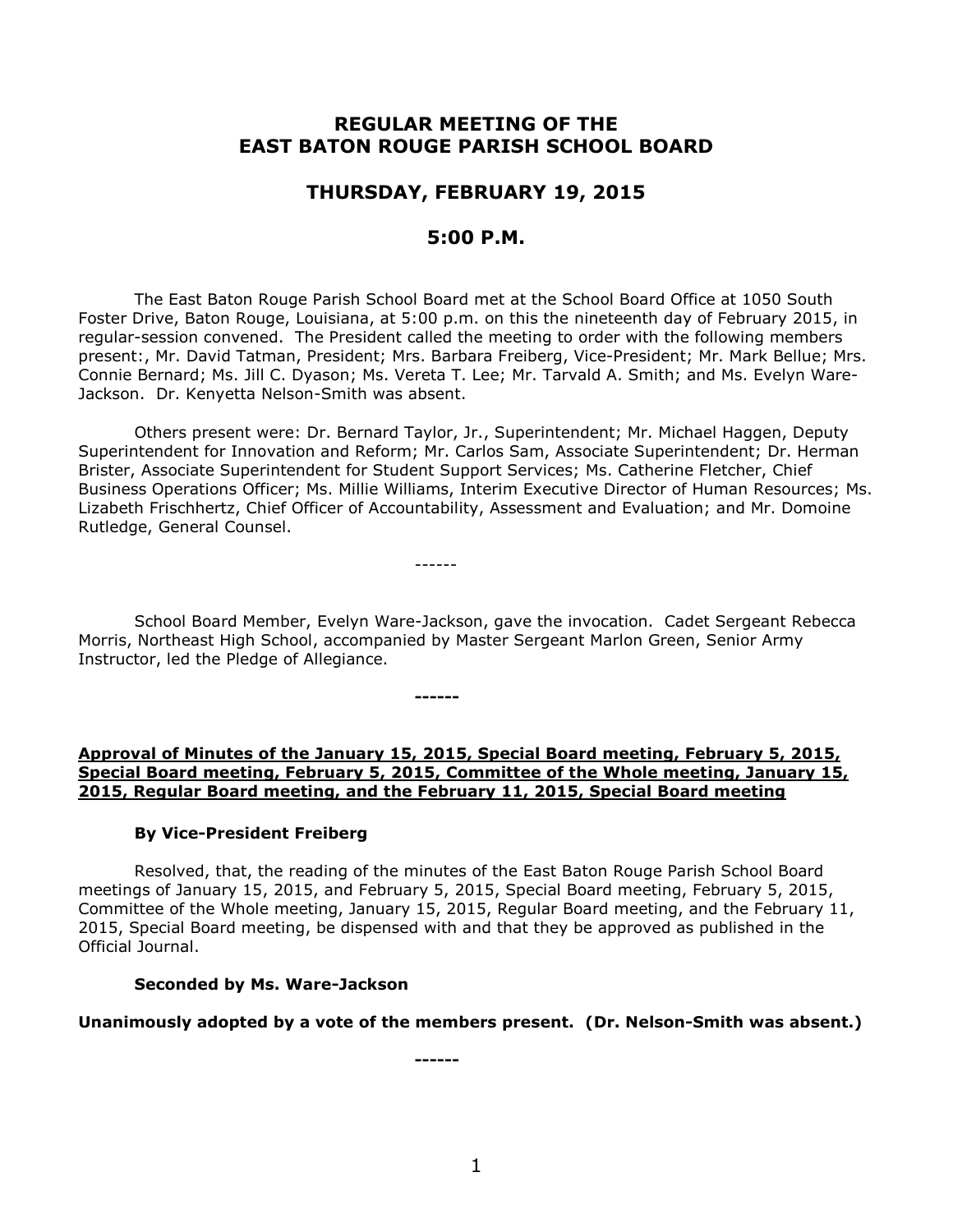### **Item #3.5 was removed from the agenda by Superintendent Taylor.**

#### **Adoption of Resolution Proclaiming the Week of March 1-7, 2015, as "National School Social Work Week"**

**------**

#### **By Ms. Dyason**

Resolved, that, the East Baton Rouge Parish School Board does hereby adopt a resolution proclaiming the week of March 1-7, 2015, as "National School Social Work Week." **(A copy of the Resolution has been marked "Official Copy" and placed in the files of the Board.)**

**Seconded by Mr. Bellue**

**Unanimously adopted by a vote of the members present. (Dr. Nelson-Smith was absent.)**

### **Adoption of Resolution Proclaiming the Month of March 2015, as "Music in our Schools Month"**

**------**

#### **By Ms. Ware-Jackson**

Resolved, that, the East Baton Rouge Parish School Board does hereby adopt a resolution proclaiming the month of March 2015, as **"Music in our Schools Month." (A copy of the Resolution has been marked "Official Copy" and placed in the files of the Board.)**

### **Seconded by Mr. Smith**

**Unanimously adopted by a vote of the members present. (Dr. Nelson-Smith was absent.)**

**------**

### **Approval to Complete Items on the Agenda**

#### **By Vice-President Freiberg**

Resolved, that, the East Baton Rouge Parish School Board does hereby approve completing the business items  $#9 - #18$  and returning to item  $#6.2$ .

### **Seconded by Ms. Ware-Jackson**

### **The vote on the motion was as follows:**

- **Yeas: (6) Mr. Bellue, Mrs. Bernard, Ms. Dyason, Vice-President Freiberg, President Tatman, and Ms. Ware-Jackson**
- **Nays: (2) Ms. Lee and Mr. Smith**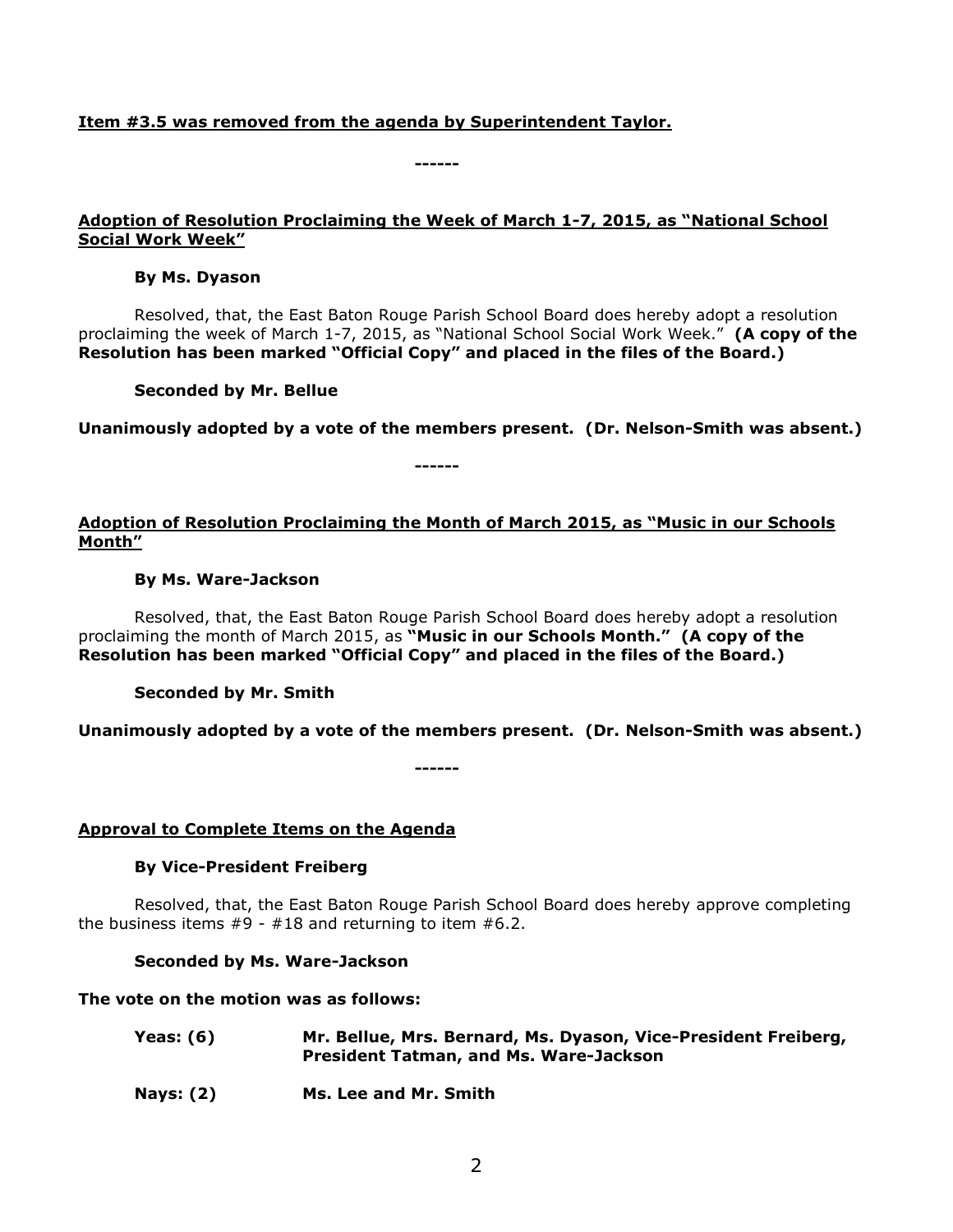**Abstained: (0) None**

**Absent: (1) Dr. Nelson-Smith**

**The motion was declared adopted.**

## **Approval of Consent Agenda Items, Excluding Items #12, and #13**

### **By Ms. Lee**

Resolved, that, the East Baton Rouge Parish School Board does hereby approve the Consent Agenda items, excluding items #12, and #13.

### **Seconded by Mrs. Bernard**

**Unanimously adopted by a vote of the members present. (Dr. Nelson-Smith was absent.)**

**------**

**------**

*The following items were approved as part of the Consent Agenda:*

**Items approved by the Committee of the Whole for recommendation to the Board:** 

**------**

Authorization to negotiate with AT&T, Dell, and Transformyx, the top three RFP finalists, for the best offer to meet the needs of the district as it relates to providing a wireless system upgrade for the East Baton Rouge Parish School System, and offer a contract upon completing negotiations. The negotiations will fulfill the requirements according to all public procurement procedures for E-rate funding up to 85% (cost of installation).

Approval of the Career & Technical Education's Proposed 2014-2015 Jump Starting JumpStart grants budget.

Approval of the Adult Education Parish Prison Budget in the amount of \$132,610.00, effective January 1, 2015, through December 31, 2015.

Approval of an agreement between the East Baton Rouge Parish School Board and the Foundation for East Baton Rouge School System and the National Math and Science Initiative in an amount not to exceed \$275,000.00 for teacher training.

Approval of the timber consultant's recommendation to manage and harvest timber on three Section Sixteen tracts: (a) to authorize the sales of timber on Northeast and Baywood Tracts; (b) to allow the hardwood timber to mature for an additional five (5) years on the Plank Road tract; and (c) to authorize commercial thinning of pulpwood sales of the planted pines on the Northeast and Baywood Tracts.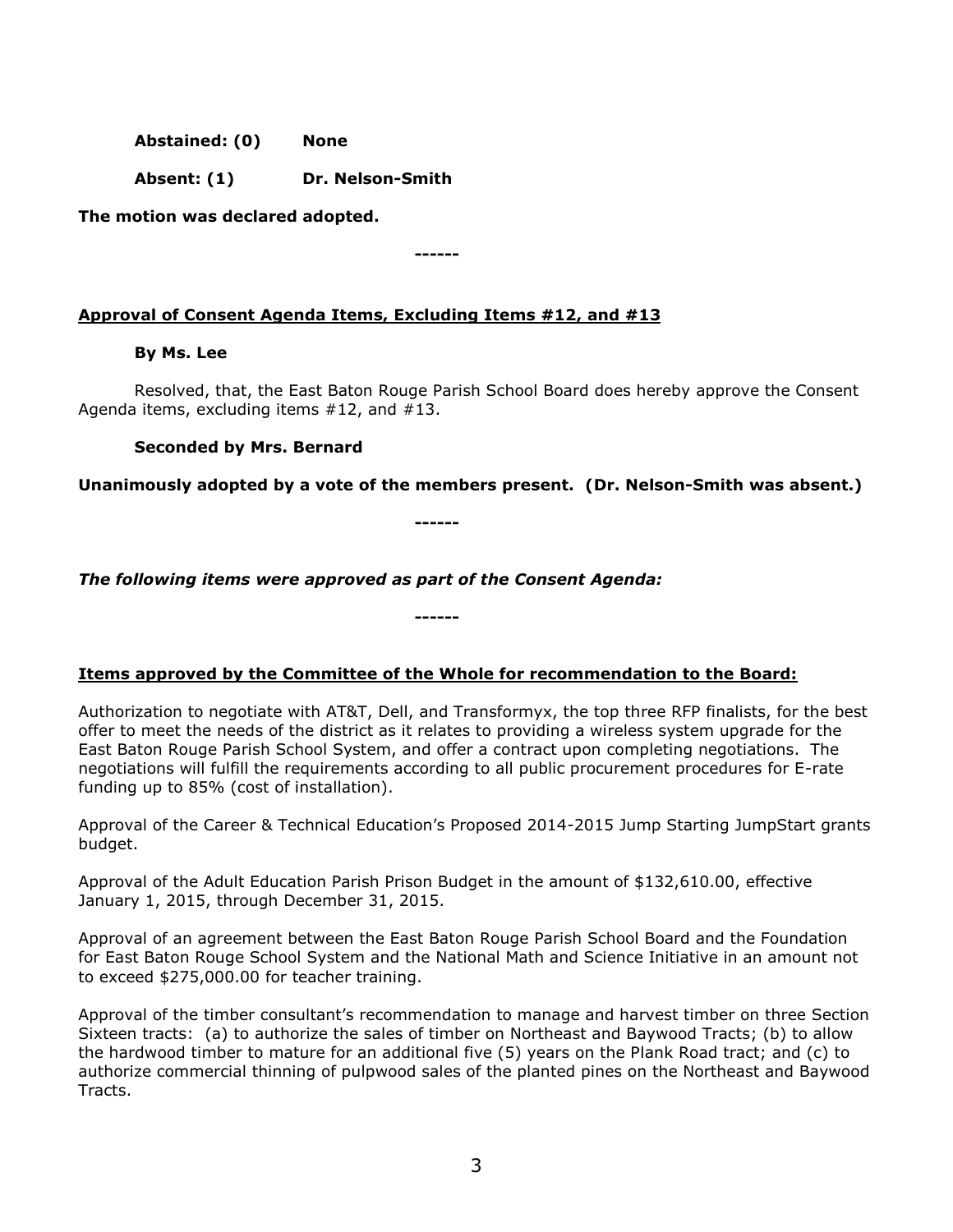Approval to advertise and accept the highest bid to re-establish a hunting lease on the Northeast Section Sixteen property as detailed.

------

## *END OF CONSENT AGENDA ITEMS*

**------**

## **Approval to Amend Professional Services Contract**

### **By Mrs. Bernard**

Resolved, that, the East Baton Rouge Parish School Board does hereby give approval to amend the original professional services contract between the East Baton Rouge Parish School Board and Healing Hands Home Health, Inc. (Cost of original contract - \$98,000 and Cost of amended contract - \$127,000.00) to provide nursing services to an additional student(s). (Funding Source: IDEA Part B)

### **Seconded by Mr. Smith**

### **The vote on the motion was as follows:**

| Yeas: $(7)$    | Mr. Bellue, Mrs. Bernard, Vice-President Freiberg, Ms. Lee, Mr.<br>Smith, President Tatman, and Ms. Ware-Jackson |
|----------------|------------------------------------------------------------------------------------------------------------------|
| Nays: $(0)$    | None                                                                                                             |
| Abstained: (1) | Ms. Dyason                                                                                                       |
| Absent: (1)    | Dr. Nelson-Smith                                                                                                 |

**The motion was declared adopted.**

**Approval of Professional Services Contract**

### **By Mrs. Bernard**

Resolved, that, the East Baton Rouge Parish School Board does hereby approve a professional services contract between the East Baton Rouge Parish School Board and Dr. Kashunda L. Williams (Sundry Behavioral Services) in an amount not to exceed \$10,000.00 for applied behavior analysis training and related matters. (Funding Source: IDEA Part B)

**------**

### **Seconded by Ms. Lee**

### **The vote on the motion was as follows:**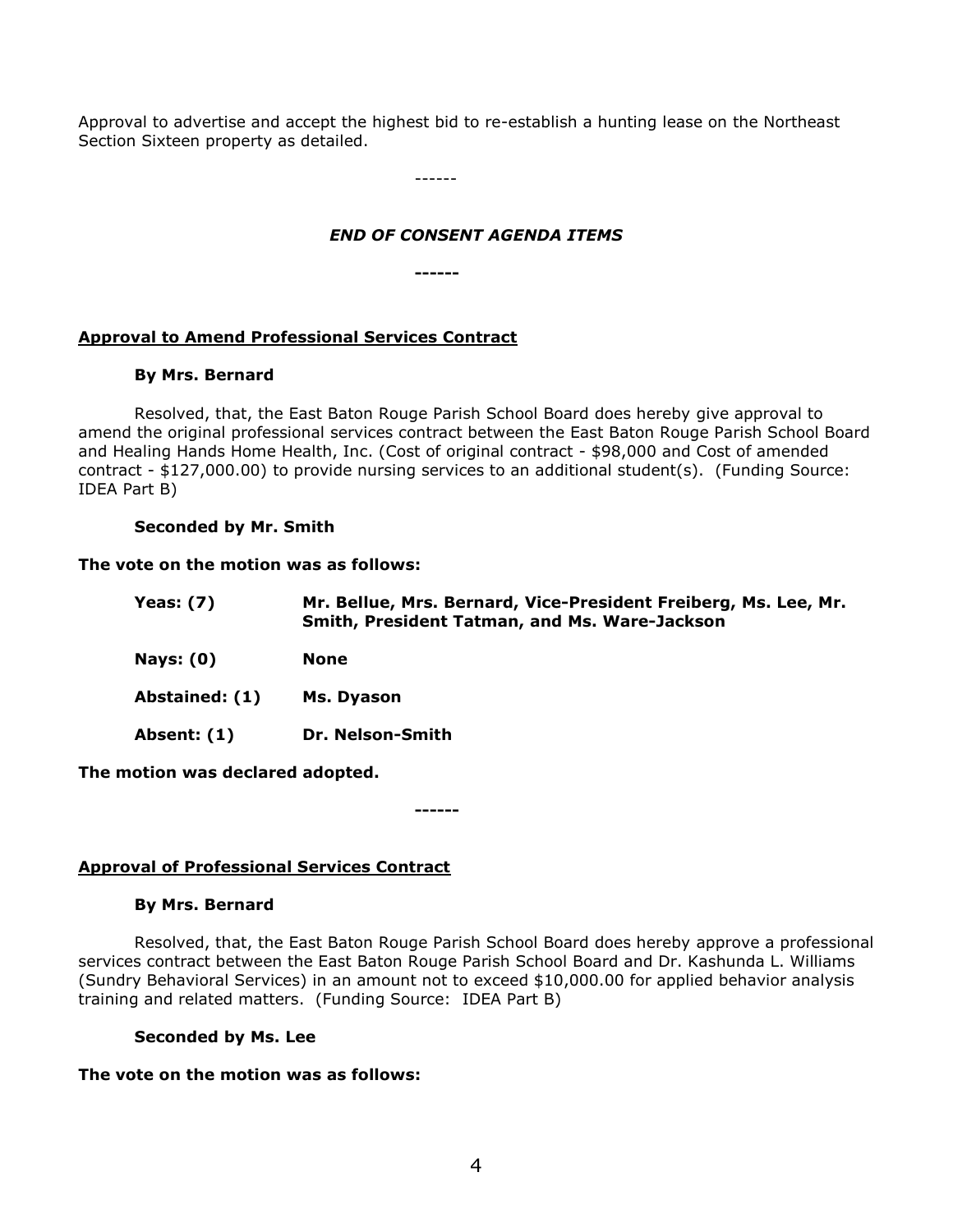| Yeas: $(7)$    | Mr. Bellue, Mrs. Bernard, Vice-President Freiberg, Ms. Lee, Mr.<br>Smith, President Tatman, and Ms. Ware-Jackson |
|----------------|------------------------------------------------------------------------------------------------------------------|
| Nays: $(0)$    | <b>None</b>                                                                                                      |
| Abstained: (1) | Ms. Dyason                                                                                                       |
| Absent: (1)    | Dr. Nelson-Smith                                                                                                 |

**The motion was declared adopted.**

**------**

### **Approval of Memorandum of Understanding (MOU)**

### **By Vice-President Freiberg**

Resolved, that, the East Baton Rouge Parish School Board does hereby give approval of a Memorandum of Understanding between the East Baton Rouge Parish School Board, BREC, and YMCA for a Water Safety Program for children.

### **Seconded by Mrs. Bernard**

**Unanimously adopted by a vote of the members present. (Dr. Nelson-Smith was absent.)**

**------**

**Approval of Cooperative Endeavor Agreement**

### **By Ms. Lee**

Resolved, that, the East Baton Rouge Parish School Board does hereby approve a Cooperative Endeavor Agreement between the East Baton Rouge Parish School Board and the State of Louisiana, through its Division, represented by the Commissioner of Administration; the Louisiana Department of Education, through the Louisiana School for the Visually Impaired, represented by the State Superintendent of Education, the Louisiana Board of Elementary and Secondary Education, represented by its President.

### **Seconded by Mrs. Bernard**

**Unanimously adopted by a vote of the members present. (Dr. Nelson-Smith was absent.)**

**------**

**There being no further business, the Board adjourned by acclamation.**